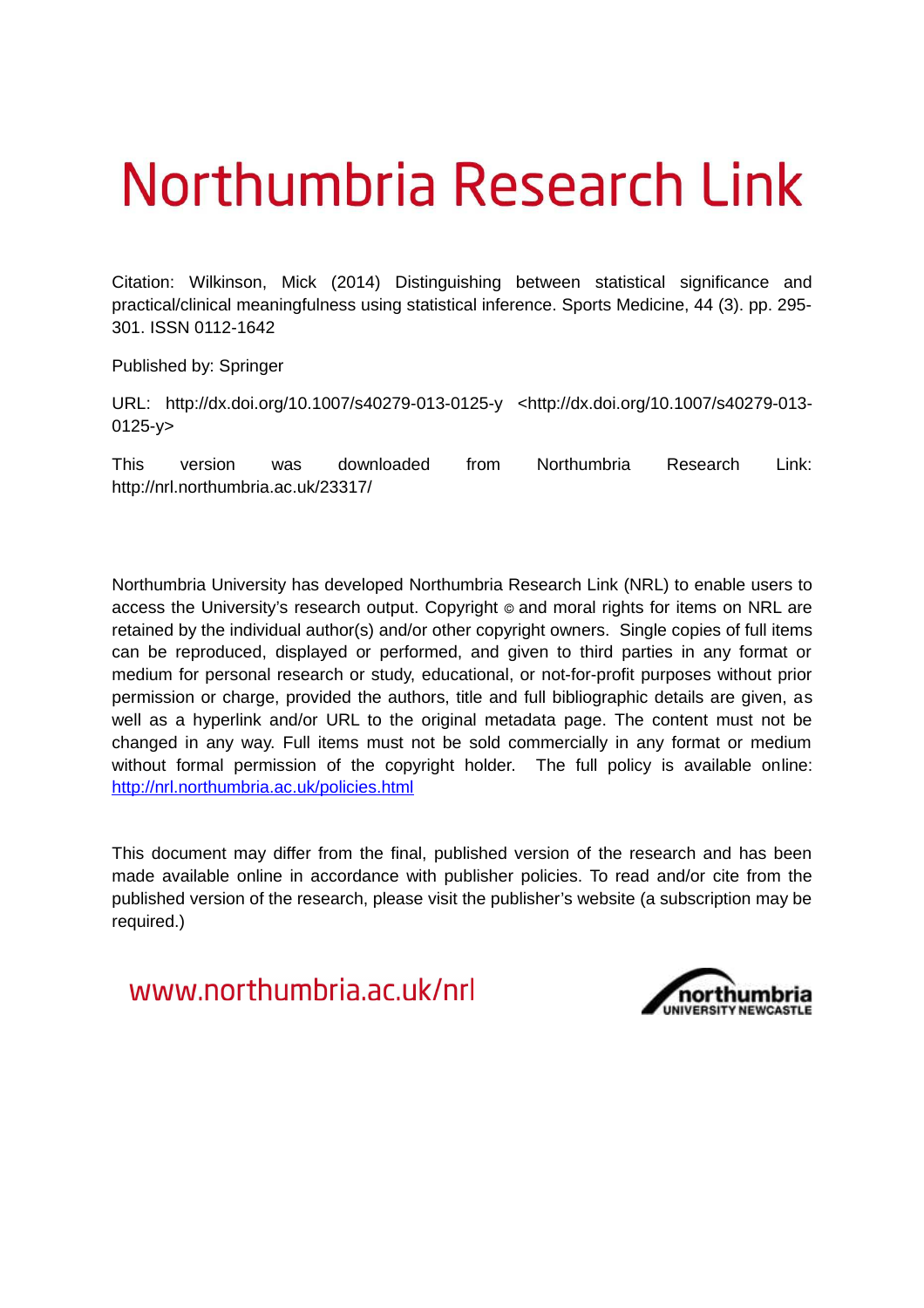- 1 Title: Distinguishing between statistical significance and practical/clinical meaningfulness using
- 2 statistical inference.

| 3  | Submission Type:                               | Current opinion                                  |
|----|------------------------------------------------|--------------------------------------------------|
| 4  | Authors:                                       | 1. Michael Wilkinson                             |
| 5  | Affiliation:                                   | 1. Faculty of Health and Life Sciences           |
| 6  |                                                | Northumbria University                           |
| 7  | Correspondence address:                        | Dr Michael Wilkinson                             |
| 8  |                                                | Department of Sport, Exercise and rehabilitation |
| 9  |                                                | Northumbria University                           |
| 10 |                                                | Northumberland Building                          |
| 11 |                                                | Newcastle-upon-Tyne                              |
| 12 |                                                | NE18ST                                           |
| 13 |                                                | <b>ENGLAND</b>                                   |
| 14 |                                                | Email: mic.wilkinson@northumbria.ac.uk           |
| 15 |                                                | Phone: 44(0)191-243-7097                         |
| 16 |                                                |                                                  |
| 17 | Abstract word count: 232                       |                                                  |
| 18 | Text only word count: 4505                     |                                                  |
| 19 | Number of figures = $2$ ; number of tables = 0 |                                                  |
| 20 |                                                |                                                  |
| 21 |                                                |                                                  |
| 22 |                                                |                                                  |
| 23 |                                                |                                                  |
| 24 |                                                |                                                  |
| 25 |                                                |                                                  |
| 26 |                                                |                                                  |
| 27 |                                                |                                                  |
| 28 |                                                |                                                  |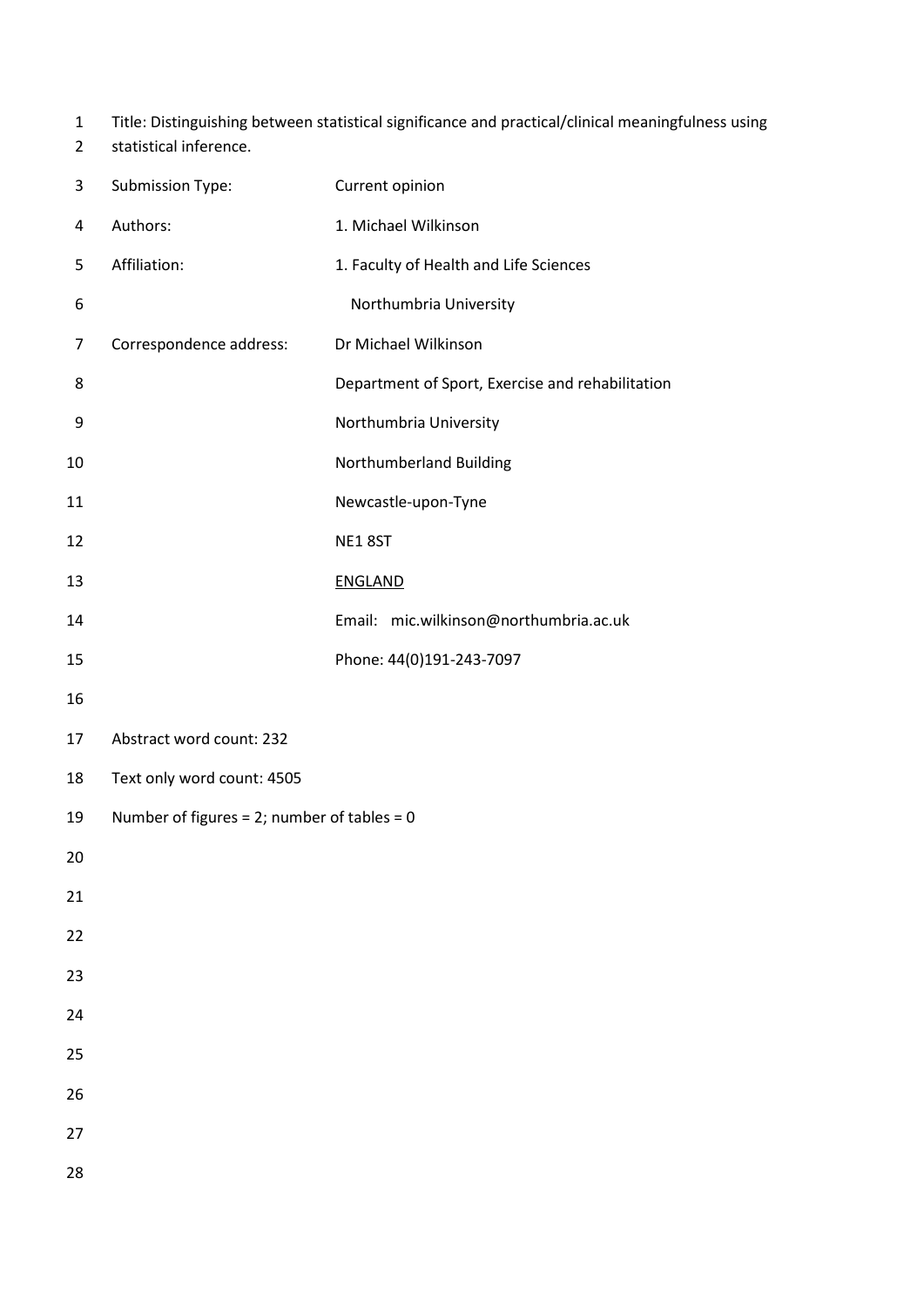## **Abstract**

 Decisions about support for predictions of theories in light of data are made using statistical inference. The dominant approach in sport and exercise science is the Neyman-Pearson significance- testing approach. When applied correctly it provides a reliable procedure for making dichotomous decisions for accepting or rejecting zero-effect null hypotheses with known and controlled long-run error rates. Type I and type II error rates must be specified in advance and the latter controlled by conducting an a priori sample size calculation. The Neyman-Pearson approach does not provide the probability of hypotheses or indicate the strength of support for hypotheses in light of data, yet many scientists believe it does. Outcomes of analyses allow conclusions only about the existence of non-zero effects, and provide no information about the likely size of true effects or their practical / clinical value. Bayesian inference can show how much support data provide for different hypotheses, and how personal convictions should be altered in light of data, but the approach is complicated by formulating probability distributions about prior-subjective estimates of population effects. A pragmatic solution is magnitude-based inference, which allows scientists to estimate the true magnitude of population effects and how likely they are to exceed an effect magnitude of practical / clinical importance thereby integrating elements of subjective-Bayesian-style thinking. While this approach is gaining acceptance, progress might be hastened if scientists appreciate the shortcomings of traditional N-P null-hypothesis-significance testing. **Running head** Distinguishing statistical significance from practical meaningfulness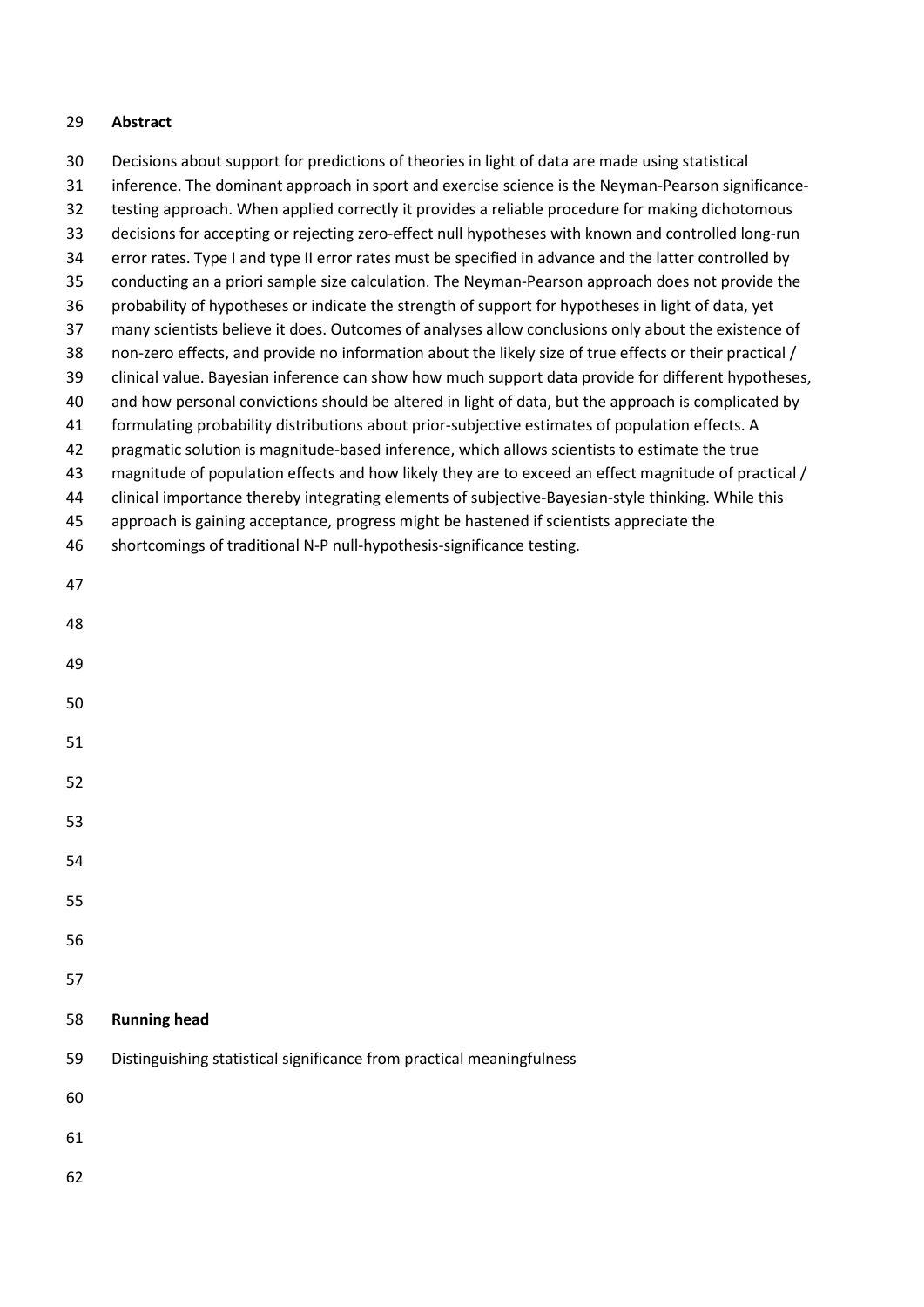## 1.0 Introduction

 Science progresses by the formulation of theories and the testing of specific predictions (or, as has been recommended, the attempted falsification of predictions) derived from those theories via collection of experimental data [1, 2]. Decisions about whether predictions and their parent theories are supported or not by data are made using statistical inference. Thus the examination of theories in light of data and progression of 'knowledge' hinge directly upon how well the inferential procedures are used and understood. The dominant (though not the only) approach to statistical inference in the sport and exercise research is the Neyman-Pearson approach (N-P), though few users of it would recognise the name. N-P inference has a particular underpinning logic that requires strict application if its use is to be of any value at all. In fact, even when this strict application is followed, it has been argued that the underpinning 'black and white' decision logic and value of such 'sizeless' outcomes from N-P inference are at best questionable and at worst can hinder scientific progress [3-6] The failure to understand and apply methods of statistical inference correctly can lead to mistakes in the interpretation of results and subsequently to bad research decisions. Misunderstandings have a practical impact on how research is interpreted and what future research is conducted, so impacts not only researchers but any consumer of research. This paper will clarify N-P logic, highlight limitations of this approach and suggest that alternative approaches to statistical

- inference could provide more useful answers to research questions while simultaneously being more
- rational and intuitive.

#### 

2.0 The origins of 'classical' statistical inference.

 The statistical approach ubiquitous in sport and exercise research is often mistakenly attributed to 85 British mathematician and geneticist Sir Ronald Fisher (1890 – 1962). Fisher introduced terms such as 'null hypothesis' (denoted as *H0*) and 'significance' and the concept of degrees of freedom, random allocation to experimental conditions and the distinction between populations and samples 88 [7, 8]. He also developed techniques including analysis of variance amongst others. However, he is perhaps better known for suggesting a *p* of 0.05 as an arbitrary threshold for decisions about *H<sup>0</sup>* that has now achieved unjustified, sacrosanct status [8]. Fisher's contributions to statistics were immense, but it was Polish mathematician Jerzy Neyman and British statistician Egon Pearson who suggested the strict procedures and logic for null hypothesis testing and statistical inference that predominate today [9].

### 

3.0 Defining probability.

 The meaning of probability is still debated among statisticians, but generally speaking, there are two interpretations. The first is subjective and the second objective. Subjective probability is probably the most intuitive and underpins use of statements about probability in everyday life. It is a personal degree of belief that an event will occur e.g. "I think it will definitely rain tomorrow". This is an interpretation of probability generally applied to theories we 'believe' to be accurate accounts of the world around us. In contrast, the objective interpretation of probability is that probabilities are not personal but exist independent of our beliefs. The N-P approach is based on an objective, long-run-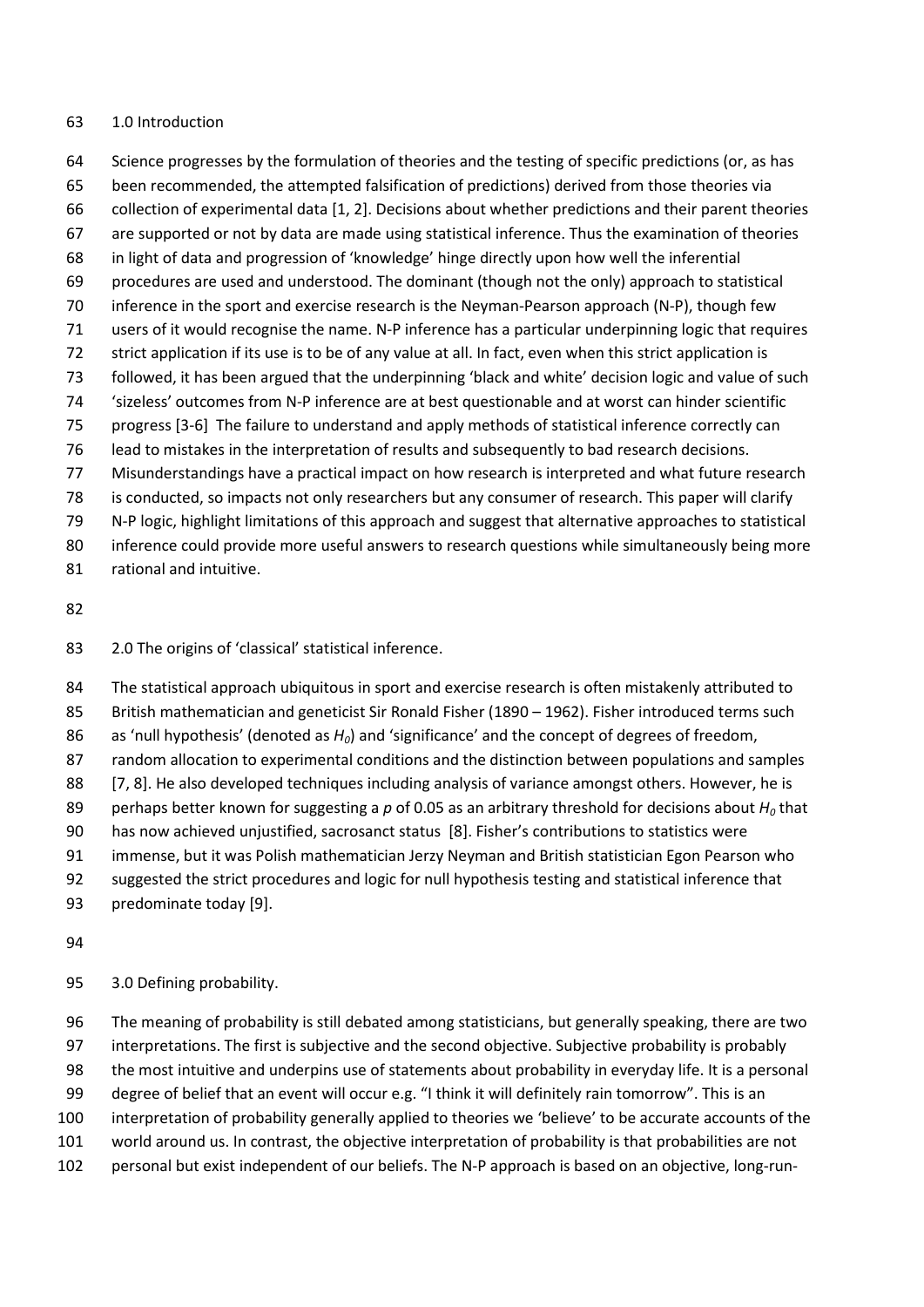frequency interpretation of probability proposed by Richard von Mises [10]. This interpretation is best and most simply illustrated using a coin-toss example. In a fair coin, the probability of heads is 0.5 and reflects the proportion of times we *expect* the coin to land on heads. However, it cannot be the proportion of times it lands on heads in any *finite* number of tosses (e.g. if in 10 tosses we see 7 heads, the probability of heads is not 0.7). Instead, the probability refers to an *infinite number of hypothetical* coin tosses referred to as a 'collective' or in more common terms a 'population' of scores of which the real data are assumed to be a sample. The collective / population must be clearly defined. In this example, the collective could be all hypothetical sets of 10 tosses of a fair coin using 111 a precise method under standard conditions. Clearly, 7 heads from 10 tosses is perfectly possible even with a fair coin, but the more times we toss the coin, the more we would expect the proportion of heads to approach 0.5. The important point is that the probability applies to the hypothetical- infinite collective and *not* to a single event or even a finite number of events. It follows that objective probabilities also do not apply to hypotheses as a hypothesis in the N-P approach is simply 116 retained or rejected in the same way that a single event either happens or does not, and has no associated collective to which an objective probability can be assigned. This might come as a surprise, as most scientists believe a *p* value from a significance test reveals something about the probability of the hypothesis being tested (generally the null). Actually a *p* value in N-P statistics says *nothing* about the truth or otherwise of *H0* or *H1* or the strength of evidence for or against either one. It is the probability of data as extreme or more extreme than that collected occurring in a hypothetical-infinite series of repeats of an experiment *if H<sup>0</sup> were true* [11]. In other words, the truth of *H<sup>0</sup>* is assumed and is fixed, *p* refers to all data from a distribution probable under or consistent with *H0*. It is the conditional probability of the observed data assuming the null hypothesis is true, 125 written as  $p(D|H)$ . I contend that what scientists really want to know (and what most probably think *p* is telling them) is the probability of a hypothesis in light of the data collected, or  $p(H|D)$  i.e. 'does my data provide support for, or evidence against the hypothesis under examination?'. The second conditional probability cannot be derived from the first. To illustrate this, Dienes [12] provides a simple and amusing example summarised below:

- *P*(dying within two years|head bitten off by shark) = 1
- Everyone that has their head bitten off by a shark will be dead two years later.
- 132 *P*(head bitten off by shark|died in the last two years)  $\sim$  0

 Very few people that died in the last two years would be missing their head from a shark bite so the probability would be very close to zero. Knowing *p*(D|H) does not tell us *p*(H|D) which is really what we would like to know. Note that the notation '*p'* refers to a probability calculated from continuous data (interval or ratio) whereas '*P'* is the notation for discrete data, as in the example above. Unless the example requires it, the rest of this paper will use '*p'* when discussing associated probabilities

- and will assume that variables producing continuous data are the topic of discussion.
- 
- 4.0 Neyman-Pearson logic and decision rules.
- N-P statistics are based on the long-run-frequency interpretation of probability so tell us nothing
- 142 about the probability of hypotheses of interest or how much data support them. Neyman and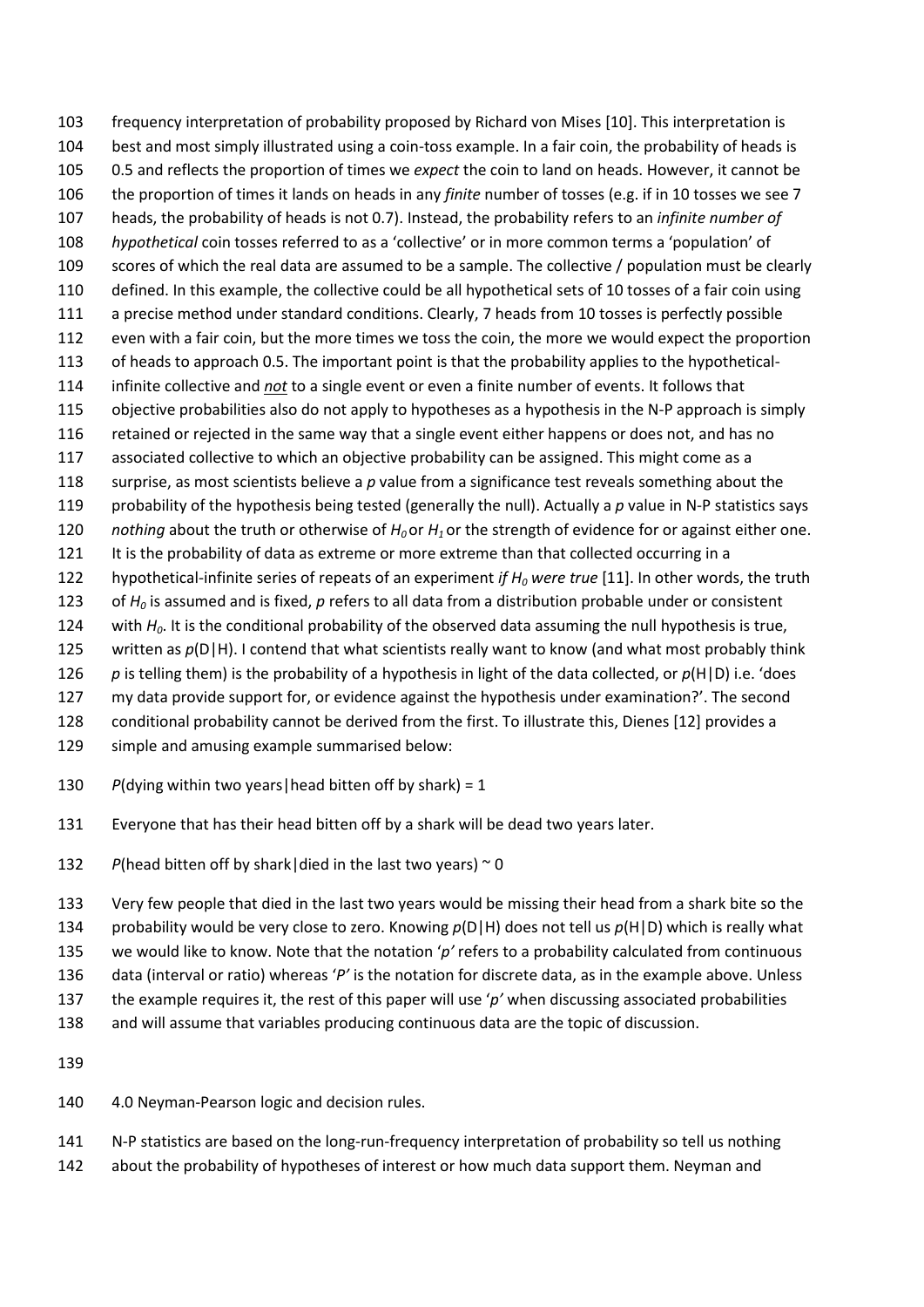Pearson were very clear about this and in the introduction of their seminal paper to the Royal Society stated "… as far as a particular hypothesis is concerned, no test based on the (objective) theory of probability can by itself provide any valuable evidence of the truth or falsehood of that hypothesis" [9]. Instead, they set about defining rules to govern decisions about retaining or

- rejecting hypotheses such that, by following them, in the long run, wrong decisions will not often be made.
- The starting point of the N-P approach is the formation of a pair of contrasting hypotheses (*H<sup>0</sup>* and 150 *H<sub>1</sub>*). For example,  $H_0$  could be that  $\mu_s$  (population mean time to fatigue given supplement x) =  $\mu_p$
- 151 (population mean time to fatigue given placebo), or to put it another way, the difference between  $\mu_s$
- 152 and  $\mu_p$  is zero. The alternative ( $H_1$ ) could be  $\mu_s > (\mu_p + 20)$  i.e. that the supplement will increase time
- 153 to fatigue by at least 20 units. Note that  $H_0$  need not be 'no difference' ( $\mu_s = \mu_p$ ) as is usually the case.
- It could be a hypothesised difference or even range of differences that ought not to be possible given the theory being tested. In fact, under the philosophy of Popper, the latter constitutes a far
- more severe test of a theory, such that survival of the test (i.e. failure to reject *H0*) offers strong
- corroboration for the theory [1]. By the same token, *H<sup>1</sup>* ought also to be a specific difference or band
- 158 of differences because merely specifying that  $\mu_s \mu_p > 0$  is a vague prediction, rules out little and
- allows for any effect greater than 0. Furthermore, with continuous data, an effect of zero has a
- probability of precisely zero as does any exact integer so such an *H<sup>0</sup>* is always false! It would be
- fruitful to elaborate on this link between philosophy and statistical inference, but it is a digression
- 162 from the issue at hand, which is how N-P statistics proceed from here.
- The two hypotheses should be mutually exclusive such that if *H<sup>0</sup>* is rejected, then by deductive logic
- *H<sup>1</sup>* is assumed true and vice versa, if *H<sup>0</sup>* is not rejected, *H<sup>1</sup>* is assumed false. However, statistical
- inference and indeed science does not deal in absolute proofs, truths or falsehoods, there is always a
- magnitude of uncertainty. If this uncertainty is extended to this example of N-P logic, we have: If *H<sup>0</sup>*
- then *probably* NOT *H1*, data arise consistent with *H1*, therefore *H<sup>0</sup>* is *probably* false.
- This logic has been challenged. Pollard and Richardson [13] highlight a flaw using the following
- 169 example: 'if a person is American, they are probably not a member of Congress; person  $x$  is a
- 170 member of Congress therefore person  $x$  is probably not American'. Furthermore, Oakes [11] points
- 171 out that we are concluding the truth of  $H_1$  based on  $H_0$  being unlikely, when  $H_1$  might be even less
- likely but we shall never know as it has not been tested nor has the likelihood of multiple other
- possible versions of *H1*. This paradox has been called the fallacy of the transposed conditional [3].
- N-P logic gives rise to two possible errors in decision making, namely wrongly rejecting *H<sup>0</sup>* when it is
- actually true (type I error) and wrongly retaining *H<sup>0</sup>* when it is actually false (type II error). Neyman
- and Pearson devised procedures whereby the acceptable risk of each type of error were specified in
- advance of testing (subjectively and according to the type of error the researcher deemed more
- harmful), and were then fixed and controlled such that, over an infinite number of hypothetical
- repeats of the experiment, the probability of making each type of error was known [9]. The
- probability of a type I error is termed α and is conventionally and without reason set at 0.05. The
- probability of a type II error is termed β. This error rate is less formally agreed and in the majority of
- research in sport and exercise is never actually specified or controlled, violating N-P decision-rule
- logic. The few studies that do control β generally specify it at 0.2 giving the study an 80% chance (1 –
- β) of correctly rejecting a false *H<sup>0</sup>* or having 80% statistical power. That researchers class the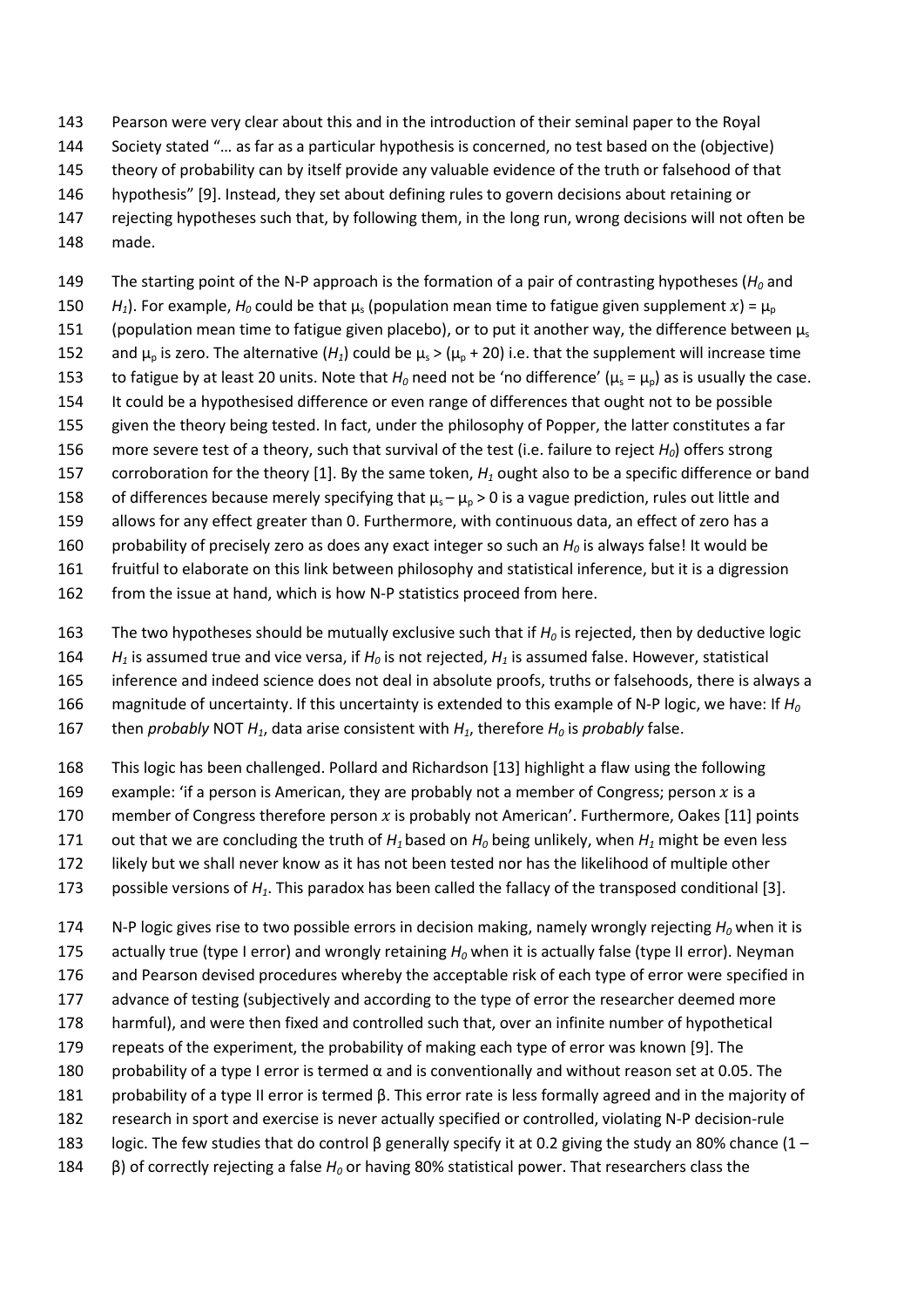- consequences of a type II error as less harmful than a type I error is interesting and the discussion of
- 186 this could form a paper in its own right. Nevertheless, for the type II error rate to be fixed, a
- minimum worthwhile / interesting effect that researchers wish to detect must be specified in
- advance of data collection, and an appropriate sample size calculated that provides the power (and
- thus the type II error rate) deemed acceptable. *Exactly* that number of participants should be tested
- 190 to control the type II error rate at the specified level. Failure to specify  $\beta$  in advance and ensure it is
- 191 controlled by testing an appropriately-sized sample renders decisions about  $H_0$  impossible in
- situations where it cannot be rejected. It can also result in effects not large enough to be of practical / clinical importance being deemed 'significant' if a larger-than-necessary sample is collected (i.e. the
- experiment is overpowered).
- In the time-to-fatigue example outlined previously, having specified hypotheses and error rates and
- calculated an appropriately-sized sample, a sample (assumed to be random) is taken from the
- 197 population(s) of interest. The sample means for the supplement (M<sub>s</sub>) and the placebo (M<sub>n</sub>) and the 198 difference between them can be calculated. The standard error of the mean difference (SEM<sub>diff</sub>) can
- also be calculated. These values are then used to calculate a sample statistic that combines them, in
- 200 this case a *t* statistic, where  $t = (M_s M_p / SEM_{diff})$ . In order to calculate the long-run probability that
- such a *t* statistic could occur given *H<sup>0</sup>* is true, the collective that gave rise to this *t* statistic must be
- defined. The collective in this case is a probability distribution of *t* statistics from an infinite number
- of hypothetical repeats of the experiment assuming *H<sup>0</sup>* is true (so having a mean of 0 and an
- assumed-normal distribution). The distribution represents all values of *t* that are probable given *H0*. Now the decision rule is applied by defining a rejection region of the distribution where *t* statistics
- 206 are deemed so extreme that they would occur infrequently in the long run if  $H_0$  is true. The
- probability of obtaining a *t* score in that region is equal to the predefined α. Thus, if the observed *t*
- 208 from the sample data falls into the region of the probability distribution beyond  $α$ , in the N-P
- 209 approach,  $H_0$  is rejected as such a *t* statistic would occur infrequently in the long run if  $H_0$  were true.
- Note that the interpretation such a finding is that 'an effect exists that should not be likely if there
- really was no effect'. Little can be concluded about the size of the effect or the practical / clinical
- value of it, which is arguably much more important [3, 4] (see **Fig 1**)
- 
- **214 <b>Fig 1**. A distribution of probable *t* scores given  $H_0$  of no mean difference between μ<sub>s</sub> and μ<sub>p</sub>. Note, the shaded rejection region (representing possible values of *t* as or more extreme than that observed) is 216 in a single tail of the distribution because  $H_1$  in the example above is a directional hypothesis i.e.  $\mu_s$  > 217  $(\mu_p + 20)$ . Note  $\mu_s$  is the population mean time to fatigue after a nutritional supplement,  $\mu_p$  is the 218 population mean time to fatigue after a placebo,  $H_0$  and  $H_1$  denote the null and experimental hypotheses respectively.

- Note that the *exact* probability of the observed *t* is irrelevant to the decision to reject *H0*. It need
- only be less than α. Furthermore, having set α at 0.05, upon a significant result with *p* of 0.004, an
- author should not report significance at *p* < 0.01 because this was not the long-run error rate
- specified before data were collected. This is fairly common though. The requirement for authors to
- report exact *p* values is also redundant and stems from a mistaken belief that the calculated *p* is in
- some way a measure of strength of evidence against *H<sup>0</sup>* such that the lower the *p* the stronger the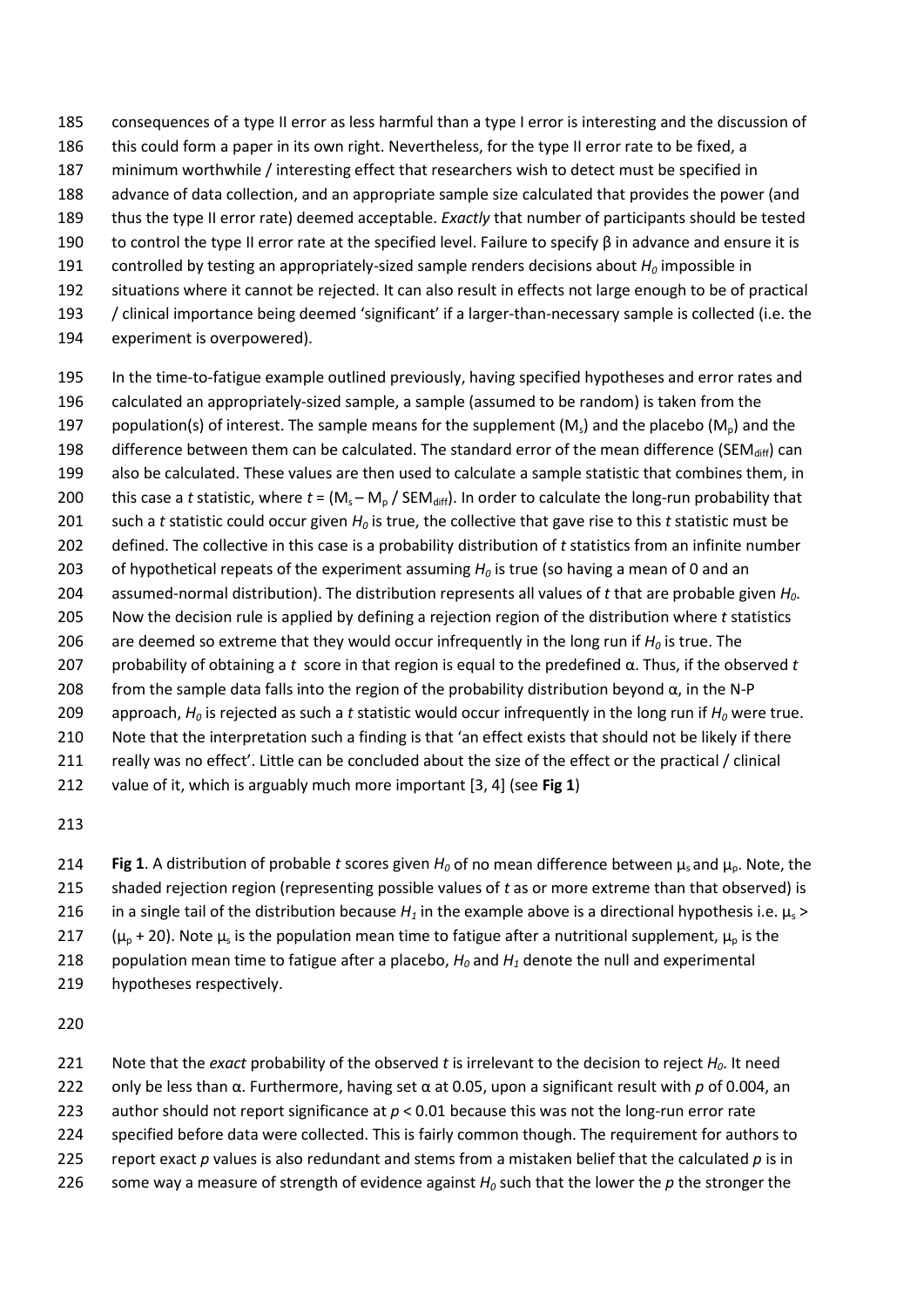- 227 evidence against  $H_0$  and by extension for  $H_1$ . This common misinterpretation of p reveals the 228 researcher's true interpretation of probability i.e. that it is subjective and can be assigned to individual events and hypotheses. This interpretation of probability forms the basis of Bayesian statistical inference that will be introduced shortly. Most researchers probably believe the *p* value 231 tells them something about the probability of their hypothesis in light of the data i.e.  $p(H|D)$ , and that the magnitude of *p* is in some way a continuous measure of the weight of evidence against *H0*,
- when in fact, any given *p* could simply be a function of random sampling variation [14]. Note also the
- desire for *p* to indicate 'magnitude' of evidence in this example. The importance of estimating the
- 235 likely 'size' of an effect has been recognised as a more important goal of statistical inference [3, 4,
- 15]
- 

## 4.1 Other criticisms of Neyman-Pearson statistics

 N-P statistics are sensitive to the conditions under which a researcher chooses to stop collecting data and perform the analysis, called the stopping rule. For example, a stopping rule could be (and 241 often is) 'test as many participants as is common in the area of interest'. Unless the number of 242 participants happens to match that required to achieve a predefined power to detect a smallest worthwhile effect, this rule is poor. Power is not controlled at any known value and the probability 244 of type II error is unknown. Should a non-significant result arise, the researcher cannot know if the sample statistic arose by chance alone and *H0* should be retained, or the study was not powerful enough to reject *H<sup>0</sup>* when it was actually false. The only conclusion to draw is one of uncertainty. Another illegitimate stopping rule is to carry on testing participants until a significant result is achieved. The issue here is that, even if *H<sup>0</sup>* is true, a significant result is guaranteed to occur 249 eventually i.e. both power and  $\alpha$  are 1. The legitimate stopping rule under the N-P approach is to calculate the sample size that will yield the required power and β before data are collected, then test 251 that number of participants. An amalgam of the two illegitimate stopping rules described here is setting out to test the number of participants common in the area, and upon analysing the data and finding a non-significant result, adding a few more and testing again to find a significant result (say *p* = 0.03). The type I error rate for the 'second look' cannot be 0.05, it must be higher because there have been two attempts to reject *H<sup>0</sup>* (it is actually a little under 0.1). Furthermore, the associated *p* value of the second attempt is associated with a different collective to the first attempt i.e. a collective defined by the stopping rule 'test the common number of participants, if not significant, 258 add more until significant'. To retain  $\alpha$  of 0.05 for the two attempts, each attempt must be carried 259 out at a lower  $\alpha$  level. There are many approaches to this, the simplest being the Bonferroni method where each attempt is carried out at an α of 0.05/*k* and *k* is the number of attempts to reject *H0*. This problem arises any time more than one *H<sup>0</sup>* is tested and is a particular problem where effects not specified as being of interest before data collection catch the researchers attention after data collection. For example, the research might specify one particular comparison, but the researcher threw in some extra (two) conditions while there was access to the participants, and the additional comparisons show effects that appear interesting. The only effect that can be tested at the 0.05 level is the one specified in advance of data collection. The others must be tested at a lower level because they belong to a collective defined by 'perform three *t* tests: if any of them are significant at  $\alpha$  of 0.05, reject that  $H_0'$  which actually has an  $\alpha$  of just under 0.15 (almost a 15% chance of type I error). The 'family' of tests to perform must be specified before data are collected. This seems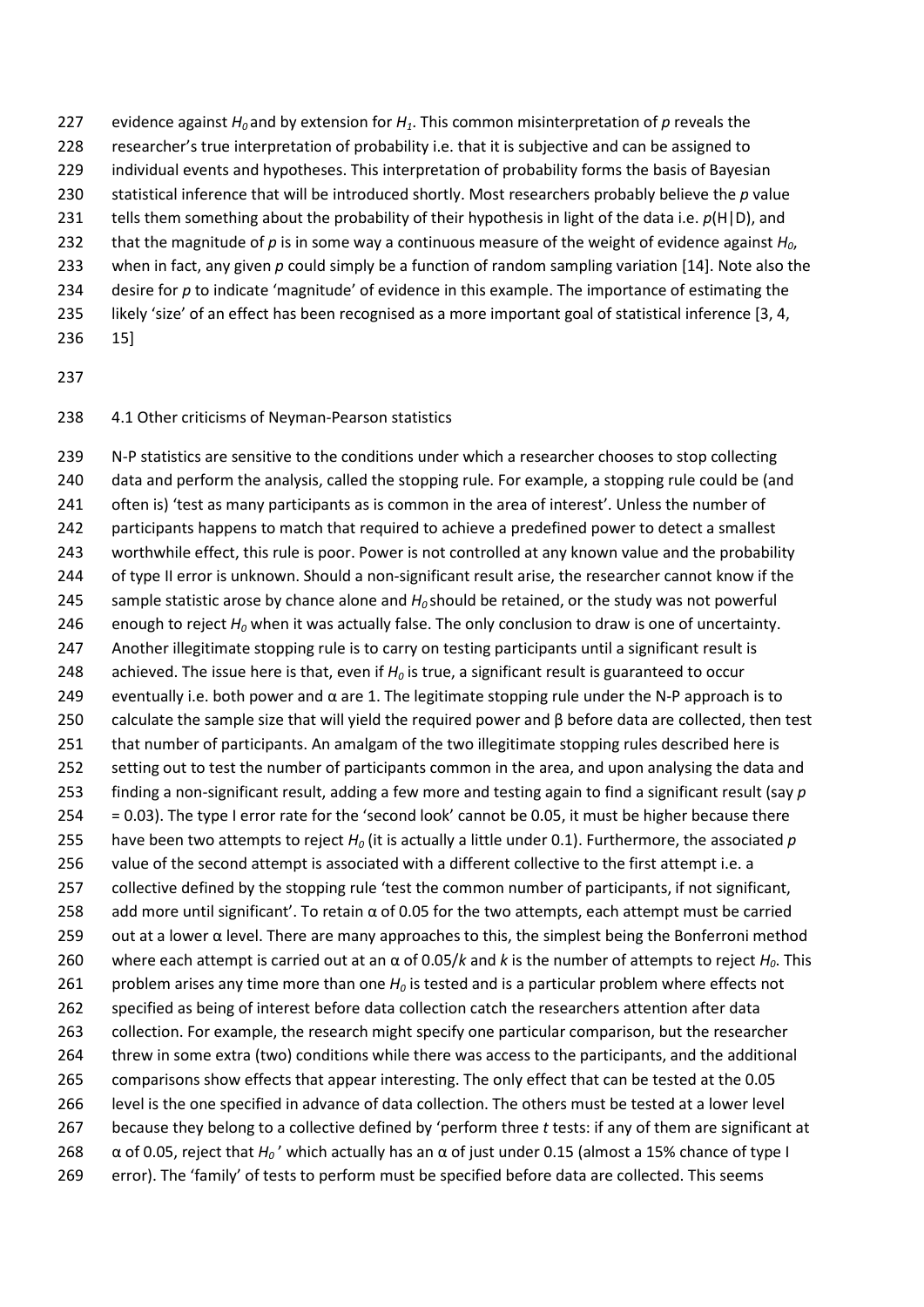270 illogical as most scientists would agree that if data suggest an interesting effect, why should it 271 matter when you chose to think about the effect. Scientists that think this way are believers in the likelihood law, which put simply, is that all the information relevant to inference is contained in the data [16]. N-P statistics violate the likelihood law because inferential decisions are based on when one chose to think about interesting effects. Given this situation, the value of N-P statistics for making valid inferential judgements about hypotheses has been questioned [3, 4, 11]. Note that while the preceding section has discussed 'significance' testing, the same issues (i.e. multiple testing, unplanned comparisons etc.) also apply to confidence intervals calculated in the frequentist-278 probability framework, though it must be acknowledged that interval estimation is superior to and more informative than the dichotomous decision procedures of null-hypothesis-significance testing as it offers some estimate of the likely magnitude of an effect though such estimates are still not often framed against pre-determined 'interesting / worthwhile' effects. Many users of frequentist confidence intervals prefer a 95% interval estimate and interpret these in relation to whether the interval spans zero – hence essentially still 'testing' for a null hypothesis of zero effect at a threshold alpha of 0.05 and somewhat missing the point of 'estimating' the likely magnitude of a population

effect [4, 6].

#### 5.0 Bayesian inference – combining prior knowledge with observed data

288 It seems that most scientists wish statistics to provide probabilities of their theories being correct and in fact many believe that a N-P *p* provides this. This is not and cannot be the case with objective

probabilities. It can however be the case with a subjective probability. Bayesian inference allows

scientists to alter initial degree of belief in a hypothesis in light of experimental data. It is likely that

most readers will not have heard of the Bayesian approach as N-P methods are the dominant and

 unchallenged approach in sport and exercise research and most other sciences. Given that most will scarcely recognise the names of these methods, let alone understand the conceptual differences and

issues of their use, unquestioning adoption of N-P statistics is hardly an informed choice.

 Bayes theorem was developed by fellow of the Royal Society, Reverend Thomas Bayes (1702-1761) 297 while working on the problem of assigning a probability to a hypothesis given observed data. The

298 theorem is directly derived from the axioms of probability theory such that:

299 *p*(H|D) =  $p(D|H) \times p(H)/p(D)$ 

300 p(H) is called the prior is a probability distribution of the unknown population effect suggested by the researcher prior to collecting any data. *p*(H|D) is the posterior and is the probability distribution of the unknown population effect (the prior) altered in light of the data that were collected. It represents how prior estimates about an effect should be changed based on observations. *p*(D|H) is the probability of the observed data arising given the prior estimated effect and is called the likelihood of the hypothesis. It is distinct from the *p*(D|H) described in N-P statistics where the hypothesis is held constant and the probability of data that did not occur but might have is considered. Conversely, likelihood is *p*(obtaining *exactly* this sample mean|prior estimated effect) where the likelihood of different effects (e.g. population means) are considered, but the data are fixed. **Fig 2** shows the distinction between the meaning of *p*(D|H) in significance testing versus Bayesian inference. Note the location of the effect of interest (mean difference) on the x axis in each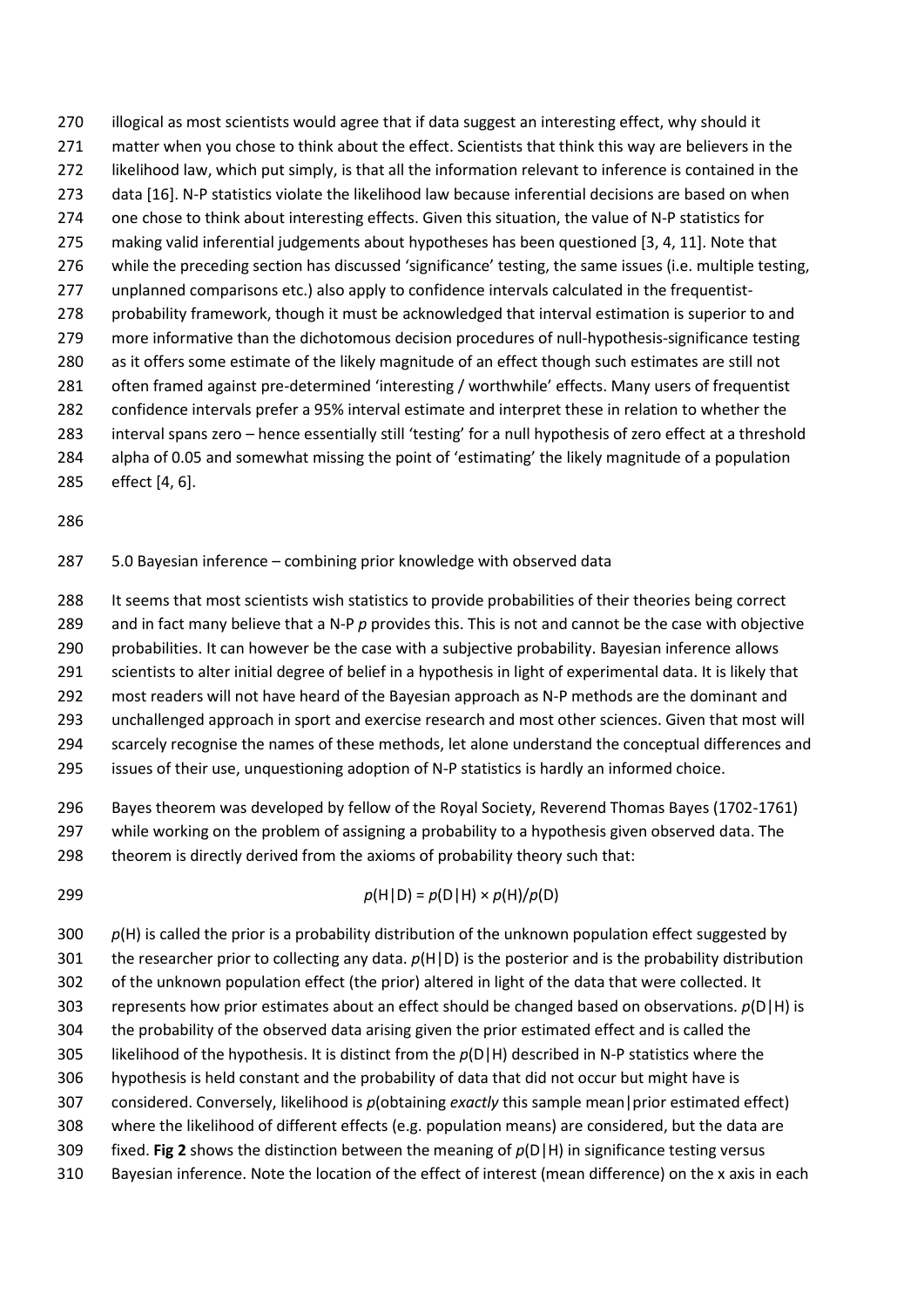- approach. Most researchers "think" like a statistician interested in likelihoods (panel B), yet apply a
- statistical approach that does not mirror their beliefs (panel A).

- **Fig 2**. Likelihood in Neyman-Pearson and Bayesian inference. (a) a distribution of probable sample means given *H<sup>0</sup>* of 'zero' difference; (b) – a distribution of probable population means given the 316 actual observed sample mean.  $(M_s - M_p)$  in both panels is the location of sample mean difference in time to fatigue after supplementation and placebo respectively. The height of the likelihood curve in panel (b) shows which population mean difference (in this example) is likely given the data. The
- shaded area in (a) are values for mean difference that are unlikely assuming *H<sup>0</sup>* of zero difference.

 The outcome of a Bayes analysis is generally expressed as an interval estimate for the magnitude of the true population effect, called a credibility interval. This is similar to a confidence interval except that it can be claimed that *this* interval has a specified probability (say 95%) of including the true population effect. However, the subjective choice of the components (e.g. mean and SD) of a prior probability distribution for the estimated-unknown population effect can be difficult to defend and, given the same data, two scientists with different prior opinions would obtain different posterior distributions and estimates of the true population effect. Nevertheless, careful consideration of what constitutes a practically / clinically meaningful effect, prior to data collection, is not only a worthwhile venture but a must for meaningful interpretation of data analysis. While it is a requirement of N-P inference to specify a smallest-worthwhile effect to control type II error, 331 'significance' and therefore conclusions relate to rejection of a zero-effect  $H_0$  and is generally irrespective of effect magnitude and therefore of questionable value [3, 4].

## 6.0 Magnitude-based inference: a pragmatic solution?

 The frequentist use of probability dominates sport and exercise sciences, yet Bayesian incorporation 336 of prior beliefs is something that most scientist probably do if not formally at least subconsciously and likelihood-based methods of inference are clearly more intuitive. The days of a clear divide between Bayesian and frequentist philosophies have passed, and pragmatic statisticians [17, 18] and scientists [4, 15] now recommend and practice approaches that combine a frequentist approach to with elements of Bayesian thinking. One such approach, magnitude-based inference [4] focusses on estimating the magnitude of population effects with reference to *a priori* subjective estimates of practically / clinically worthwhile effect magnitudes, without the complication of expressing the latter as a probability distribution. Moreover, the tools and instructions required to perform and interpret such analyses are readily available [19] whereas common statistical-software packages do not offer options for full Bayesian analysis or other hybrid methods such as the calibrated Byes approach [18].

7.0 Summary and recommendations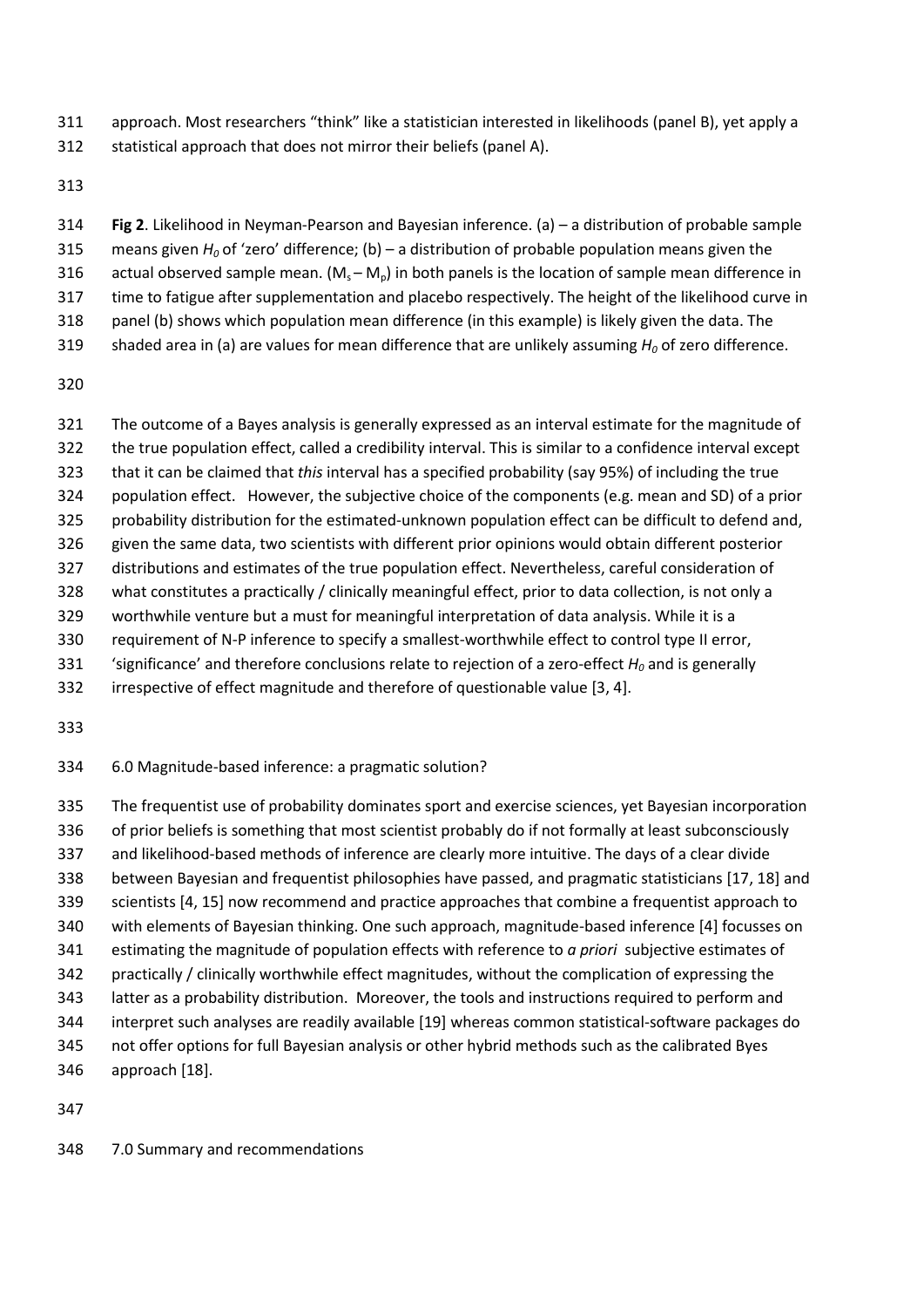- Significance testing is designed to provide a reliable procedure for making black and white decisions
- for accepting or rejecting (usually zero-effect) null hypotheses with known and controlled long-run
- 351 error rates. If that is what a scientist wishes to know, then all is well, but type I and type II error rates
- must be specified in advance and ought to be based on careful thought about potential costs
- incurred by each type of error, not dictated simply by convention. It follows that sample size must be
- determined in advance and that the resulting number of participants are tested to ensure type II
- error rate is controlled. The outcome of an analysis allows conclusions about the mere existence of
- non-zero effects but provides no information about the likely size of true effects or their practical /
- clinical value.
- If a scientist wishes to estimate the true magnitude of an effect and how likely it is to exceed an
- effect magnitude of practical / clinical importance, while allowing for elements of subjective
- Bayesian-style thinking, magnitude-based inference provides a solution. While this approach is
- gaining acceptance, progress might be hastened if scientists appreciate the shortcomings of
- traditional N-P null-hypothesis-significance testing. In summary, it is up to the individual scientist to
- decide what they wish statistics to do for them and be aware of which approach is best suited to this
- purpose.

## 

- Acknowledgements
- No sources of funding were used to assist in the preparation of this article. The author has no
- potential conflicts of interest that are directly relevant to the content of this article.
- 

# References

- 1. Popper KR. The Logic of Scientific Discovery. 6th ed. London: Hutchinson & Co Ltd; 1972a. 2. Popper KR. Conjectures and Refutations:The Growth of Scientific Knowledge. 4th ed.
- London: Routledge and Kegan Paul Ltd; 1972b.
- 3. Ziliak ST, McClaskey DN. The Cult of Statistical Significance: how the standard error costs us jobs, justice, and lives. Michigan: University of Michigan Press; 2008.
- 4. Batterham AM, Hopkins WG. Making meaningful inferences about magnitudes. Int J Sport Phys Perf. 2006;1:50-7.
- 5. Krantz DH. The null hypothesis testing controversy in psychology. J American Stat Assoc. 1999;94(448):1372-81.
- 6. Sterne JAC, Smith GD. Sifting the evidence what's wrong with significance tests? Br Med J. 2001;322:226-31.
- 7. Fisher R. Statistical methods for research workers. London: Oliver and Boyd; 1950.
- 8. Fisher R. Statisitcal methods and scientific inference. London: Collins Macmillan; 1973.
- 9. Neyman J, Pearson ES. On the problem of the most efficient tests of statistical hypotheses. Philosophical Transactions of the Royal Society of London, Series A. 1933;231:289-337.
- 10. von Mises R. Probability, Statistics and Truth. 2nd ed. London: Allen and Unwin; 1928.
- 11. Oakes M. Statistical inference: A commentary for the social and behavioural sciences. New Jersey: Wiley; 1986.
- 12. Dienes Z. Bayesian versus orthodox statistics: which side are you on? Perspectives on Psychological Science. 2011;6(3):274-90.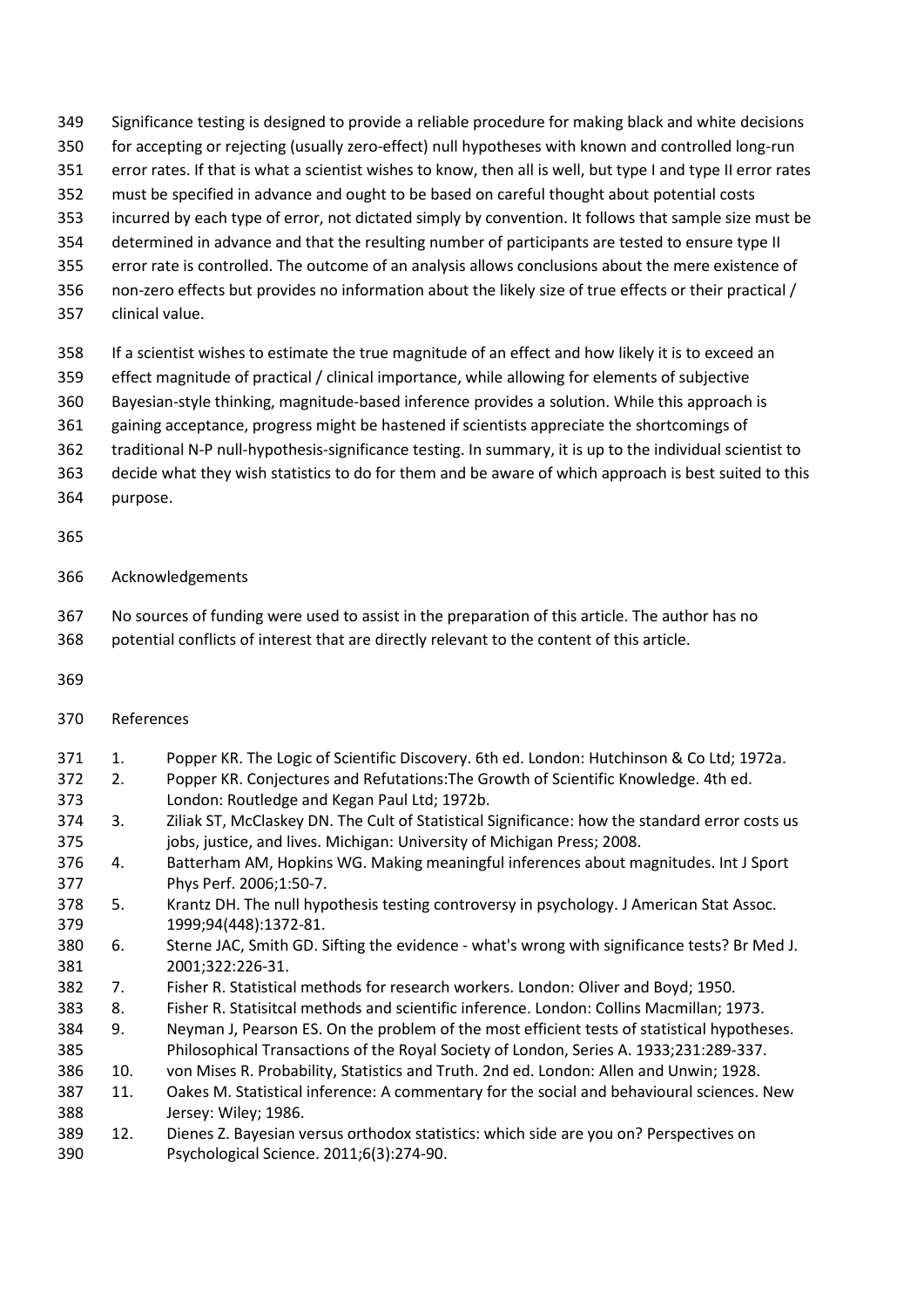| 391<br>392 | 13. | Pollard P, Richardson JTE. On the probability of making type I errors. Psychological Bulletin.<br>1987;102(1):159-63.                                                                     |
|------------|-----|-------------------------------------------------------------------------------------------------------------------------------------------------------------------------------------------|
| 393<br>394 | 14. | Cumming G. Understanding the new statistics: Effect sizes, confidence intervals and meta<br>analysis. New York: Taylor and Francis Group; 2012.                                           |
| 395<br>396 | 15. | Hopkins WG, Marshall SW, Batterham AM, Hanin J. Progressive statistics for studies in sports<br>medicine and exercise science. Medicine and Science in Sports and Exercise. 2009;41(1):3- |
| 397        |     | 12.                                                                                                                                                                                       |
| 398        | 16. | Edwards AWF. Likelihood. Cambridge: Cambridge University Press; 1972.                                                                                                                     |
| 399        | 17. | Kass RE. Statistical inference: the big picture. Statistical Science. 2011;26(1):1-9.                                                                                                     |
| 400<br>401 | 18. | Little RJ. Calibrated Bayes, for statistics in general, and missing data in particular. Statistical                                                                                       |
| 402        | 19. | Science. 2011;26(2):162-74.<br>Hopkins WG. A new view of statistics. Internet Society for Sport Science. 2000; Available                                                                  |
| 403        |     | from: http://www.sportsci.org/resource/stats/                                                                                                                                             |
| 404        |     |                                                                                                                                                                                           |
| 405        |     |                                                                                                                                                                                           |
|            |     |                                                                                                                                                                                           |
| 406        |     |                                                                                                                                                                                           |
| 407        |     |                                                                                                                                                                                           |
| 408        |     |                                                                                                                                                                                           |
| 409        |     |                                                                                                                                                                                           |
| 410        |     |                                                                                                                                                                                           |
| 411        |     |                                                                                                                                                                                           |
| 412        |     |                                                                                                                                                                                           |
| 413        |     |                                                                                                                                                                                           |
| 414        |     |                                                                                                                                                                                           |
| 415        |     |                                                                                                                                                                                           |
| 416        |     |                                                                                                                                                                                           |
| 417        |     |                                                                                                                                                                                           |
| 418        |     |                                                                                                                                                                                           |
| 419        |     |                                                                                                                                                                                           |
| 420        |     |                                                                                                                                                                                           |
| 421        |     |                                                                                                                                                                                           |
| 422        |     |                                                                                                                                                                                           |
| 423        |     |                                                                                                                                                                                           |
| 424        |     |                                                                                                                                                                                           |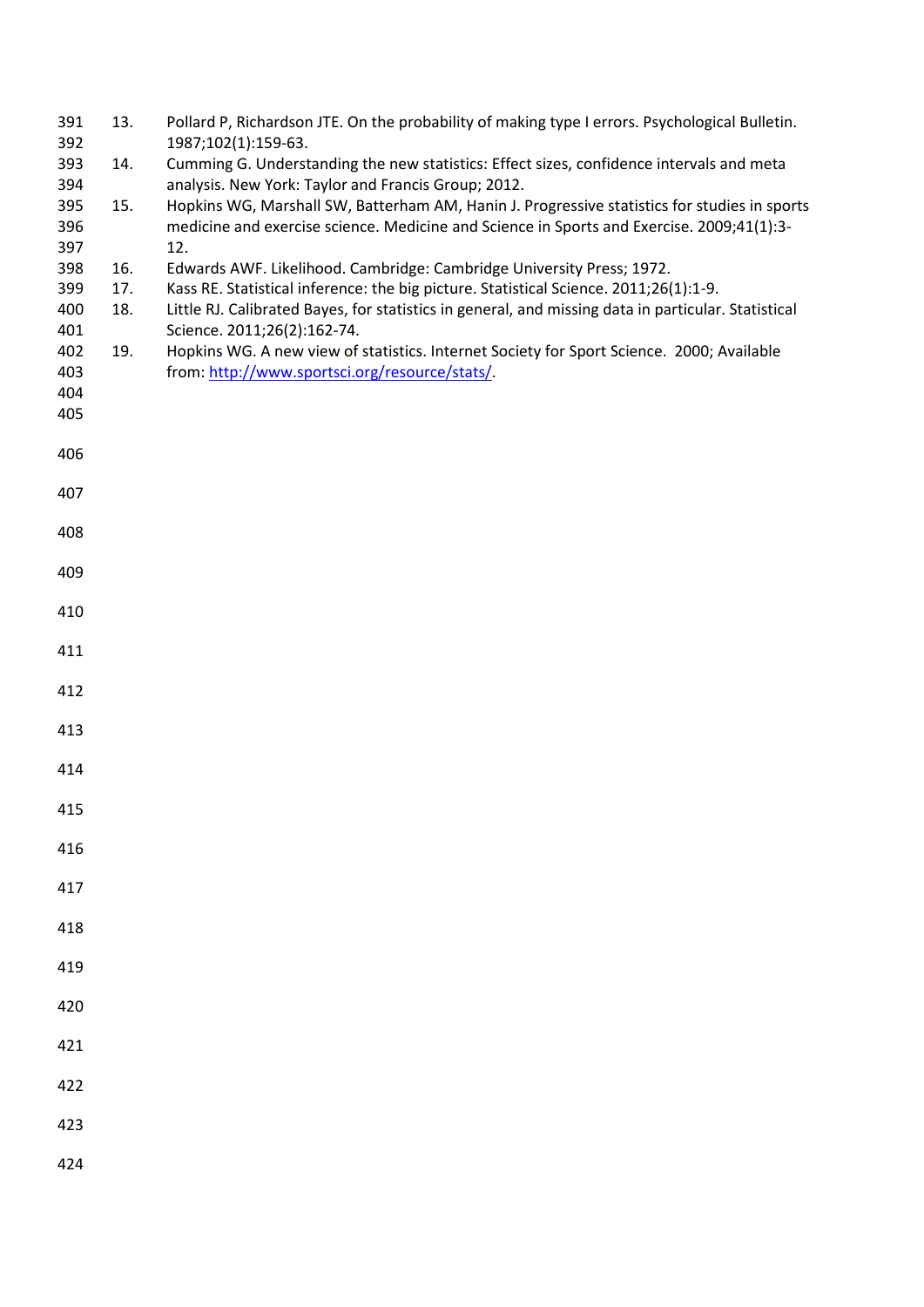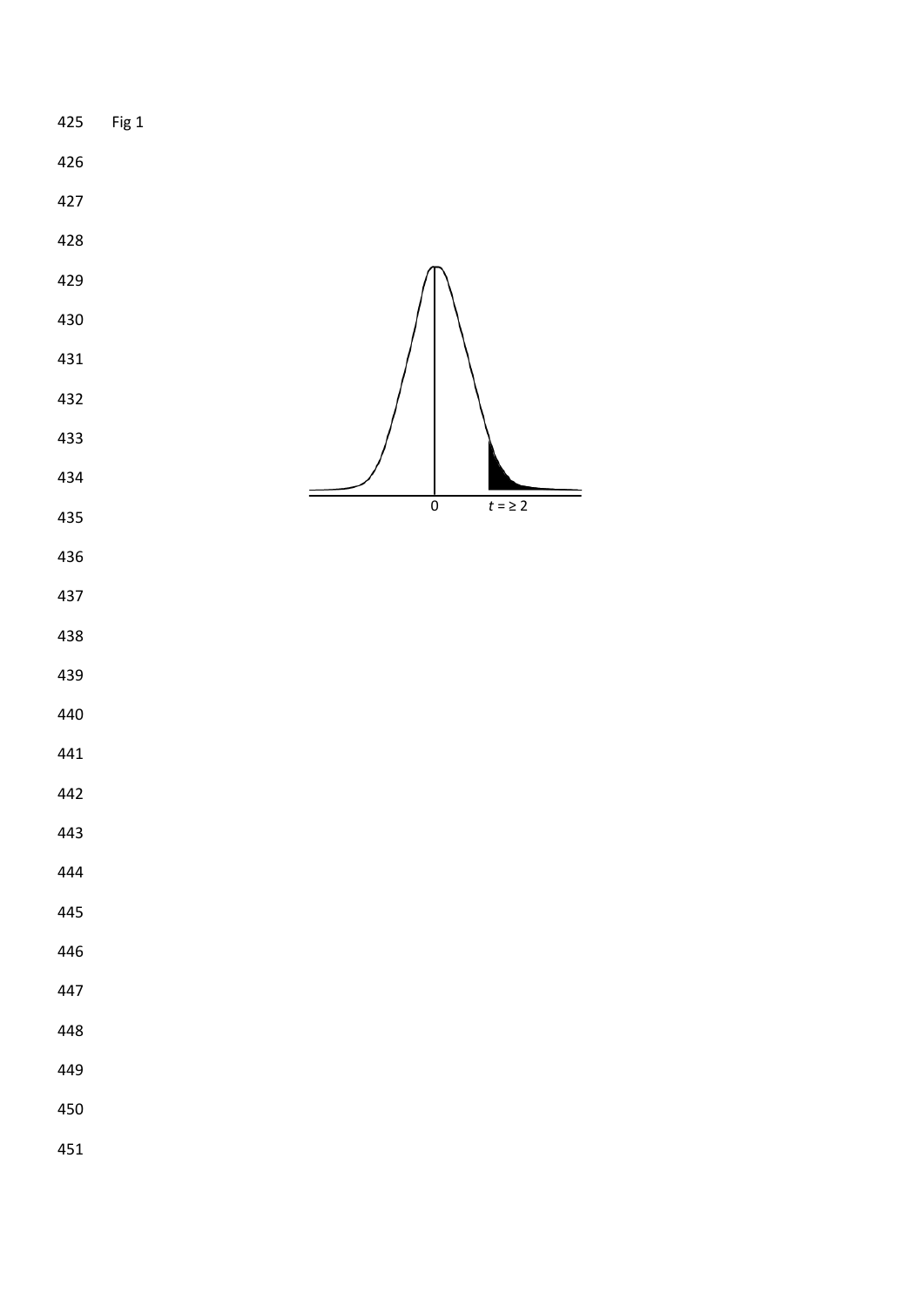